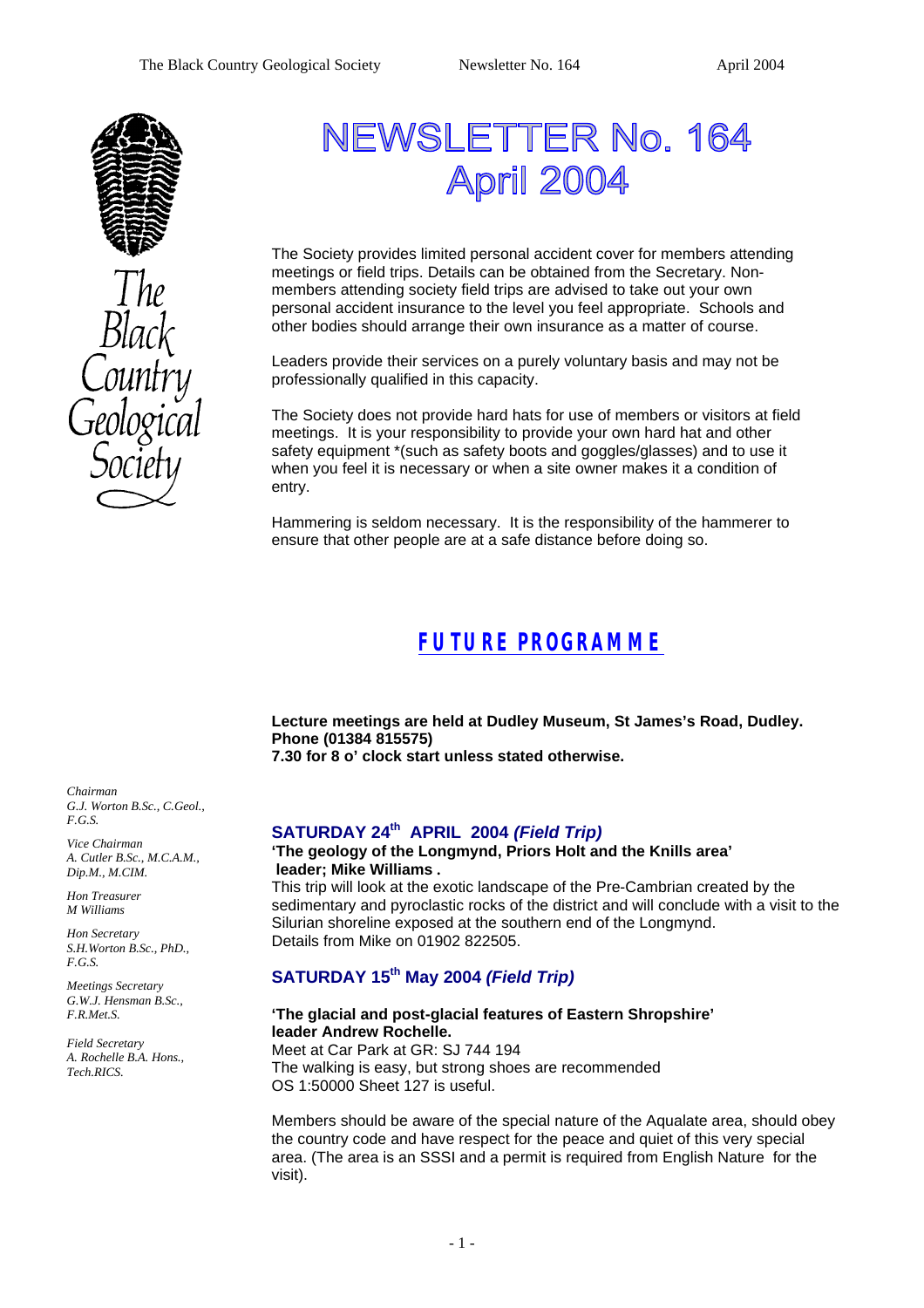Members will study the ice sheet geomorphology of the area including, peat subsidence through modern drainage, vestigial peat mosses, post ice sheet lakes, erratic boulders, a kettlehole lake, a glacial overflow channel, kames and eskers, former lake shores and the remains of an iron age boat.

A good lunch is available at the Junction Pub on the Shropshire Union Canal at Norbury or a packed lunch should be taken. Two years ago the society visited the area, the weather was wonderful, and coincided with the flowering of bluebells. This visit should see the same phenomenon and should not be missed.

#### Detailed Itinerary

|                                                                                                                                       | Miles | Minutes |
|---------------------------------------------------------------------------------------------------------------------------------------|-------|---------|
| Meet at The Canal Warehouse, Newport. GR: SJ 744 194. (TOILETS)<br>A518. Shrops/Staffs border. Note meadows and subsidence along road | 0     | 0       |
| to Meretown. Stop at NO Parking on hill. Views across moors                                                                           | 6.4   | 20      |
| Meretown Court layby. Views of moors. Glacial deposit near road.                                                                      | 7.1   | 25      |
| Forton Windmill. Note vestigial lake area. Moors. Saucer shaped area.                                                                 | 8     | 30      |
| Loynton Glacial Boulder.                                                                                                              | 10.2  | 35      |
| Loynton Moss Kettlehole Lake.                                                                                                         | 12.2  | 50      |
| Norbury Glacial Boulder.                                                                                                              | 12.8  | 55      |
| Norbury Junction Glacial Boulder.                                                                                                     | 13.7  | 60      |
| LUNCH AT JUNCTION PUB (TOILETS)                                                                                                       |       |         |
| Gnosall Glacial Meltwater Overflow Channel.                                                                                           | 15.5  | 135     |
| Sandy Bank viewpoint. Saucer shaped area. Relict glacial lake.                                                                        | 17.2  | 140     |
| Weaver's Hill Kame.                                                                                                                   | 19.2  | 145     |
| Study till fabric.                                                                                                                    |       | 155     |
| Guild of Monks. Bluebells. Study Eskers, relict lake shore.<br>Note position of unexcavated Iron Age Boat at Aqualate.                |       |         |
| Return to Newport. (TOILETS)                                                                                                          | 23    | 200     |

# **SATURDAY 26th JUNE 2004** *(Field Trip)*

#### **'Journey into the heart of a geosyncline' Leader Mike Williams**

This trip will take in the scenery and geomorphology of the Elan Valley, into the upper Yswyth valley and across Parsons Gorge to look at fossiliferous rocks and finishing in the turbidite sequences around Aberystwyth.

#### *Important note*

It is our intention to provide minibuses or coach transport for this excursion so that everyone can enjoy the benefits of not having to drive, and some camaraderie. We also intend for the society to subsidise the cost of this. As such we need to know names of anyone interested so that we can arrange appropriate transportation.

### **THURSDAY 2nd – SATURDAY 4TH SEPT 2004** *(Conference)*

#### **UKRIGS Annual Conference at Dudley.**

This year the UKRIGS conference will be held in Dudley. Its primary themes will be 'Urban Geoconservation' The application of engineering expertise to conserving and managing geological sites, and 'The use of audio visual, film and the media to bring the geological story of local sites to the widest possible audience'. As usual it will be a programme of indoor talks and presentations with field trips to local sites and social gatherings. For those of you who have never been to one of these conferences and experienced what is going on across the UK to make geological sites more accessible to visit and enjoy, this is the best chance to test the water.

### **SUNDAY 12th SEPTEMBER 2004** *(Field Trip)*

'The Woolhope Dome' joint Meeting with Woolhope Naturalists field Club

This is a joint meeting that will look at the Silurian geology and fossils of the Woolhope Dome and the Mortimer Forest. It will be lead by the Woolhope Naturalists Field Club and will feature some very nice fossils and a welcoming pub stop!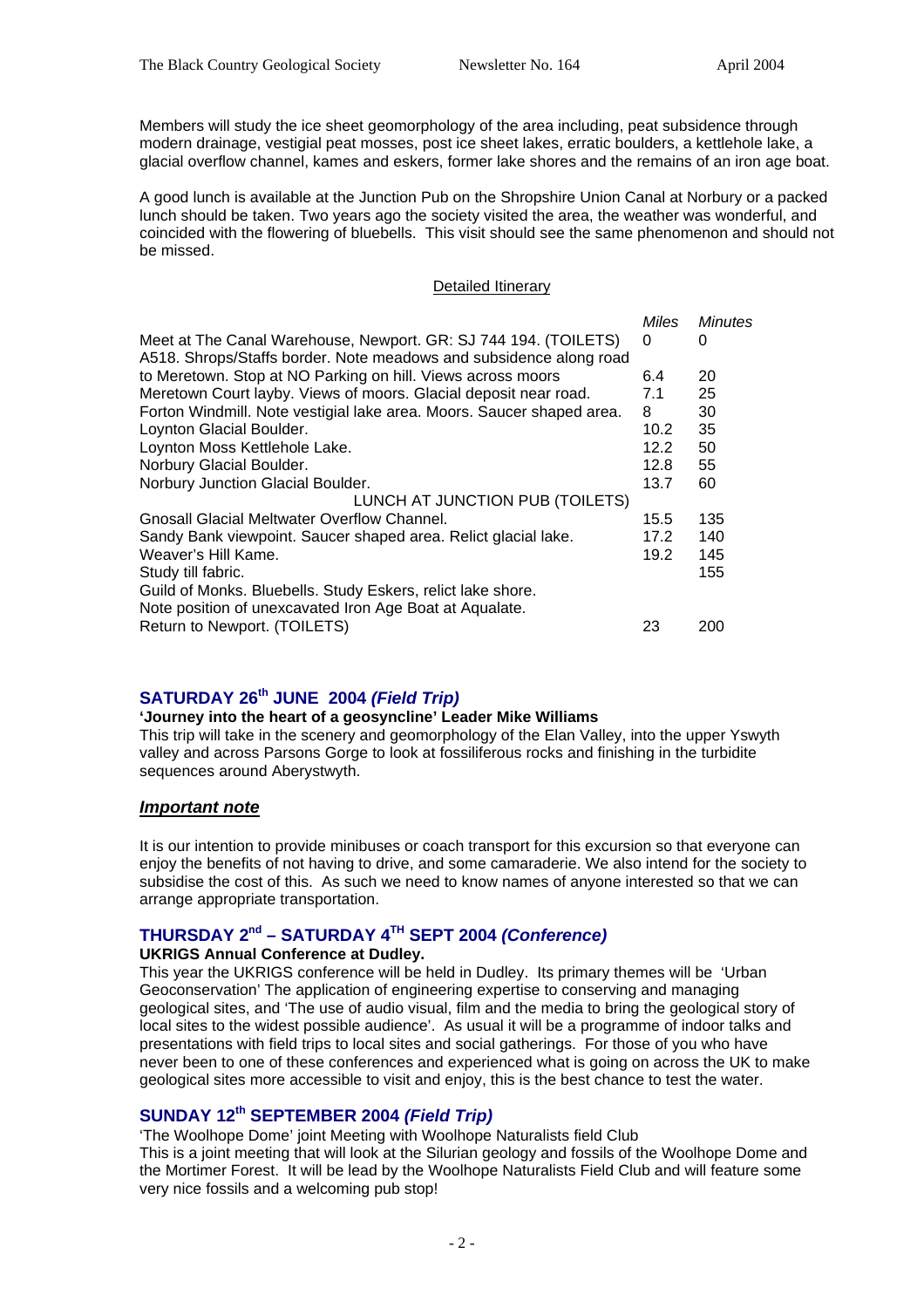### **MONDAY 27TH SEPTEMBER 2004** *(Provisional Indoor Meeting)*

'Red Beds. Decoding Geomagnetic and Astrophysical Data' by Peter Turner, Birmingham University. *(Details and date to be confirmed)*

### **MONDAY 25TH OCTOBER 2004** *(Indoor Meeting)*

'The geology, mineralogy and palaeontology of the Coseley Coal Measures Ironstones' by Laura Braznell, University of Birmingham.

Laura is a PhD student currently researching the conditions that gave rise to the spectacularly preserved soft-bodied fossils in the ironstone nodules of Coseley and similar material from other famous locations like Mazon Creek, USA. Specimens from the collections at Dudley will be on display for the evening.

# **MONDAY 29TH NOVEMBER 2004** *(Indoor Meeting)*

Members evening of short talks and demonstrations

This evening has proved to be very popular in previous years and will again be open to anyone who would like to share something of interest, whether it be some rock or fossil specimens collected on holiday or a short talk accompanied by a few slides. We will provide refreshments as in previous years to make the evening a very sociable one.

### **PROVISIONAL INDOOR MEETINGS**

There are several indoor meetings 'in the pipeline'. Gordon Hensman will confirm the exact details and dates later. They include:

- 'Gold Exploration' by Tim Colman of the BGS.
- 'The Age of the Earth The Story of the Discovery of Geological Time' by Professor A.D. Saunders, University of Leicester.
- 'Life in the Triassic in Britain' by Dr. G. Warrington of the BGS.
- 'The Deep Geological Structure of the U.K. and Europe' by Dr. Alfred Whittaker of the BGS.

# *EDITORIAL*

There was a great deal in the national press in January concerning the space probes to the planet Mars. The general impression given was that the European mission was a failure because

the British Beagle 2 Mars Lander was lost on Christmas Day, whereas NASA was successful with the landing of its Mars Rover. Although Beagle 2 did not function, the superb surface images that were printed in



newspapers and on television, were mostly taken from the European mother ship, Mars Express. This has been a great success for the European Space Agency. Two of the pictures are reproduced here. On



the right is an image taken on 23<sup>rd</sup> January, showing Albor Tholus. Wind blown dust is falling over the edge of a caldera, which is 30 km in diameter. The volcano is 160 km wide and reaches a height of 4.5 km. On the left is a

vertical photograph, taken in February, of the highest volcano in the solar system. It is the complex caldera of *Olympus Mons*, which is 24 km tall. The caldera shown on the left has a depth of about 3 km.

Mars Express is now mapping the whole surface of the Red Planet, indeed, when it is finished we will have a better picture of the surface of Mars than we do of the Earth. One of the geologists involved is Dr John Murray of the Open University. He says that the detailed photographic mapping will help in deciphering the geological evolution of Mars. There is also evidence that the Martian ice caps are retreating, and if this is so, it may initiate a rethink of global warming causes on Earth.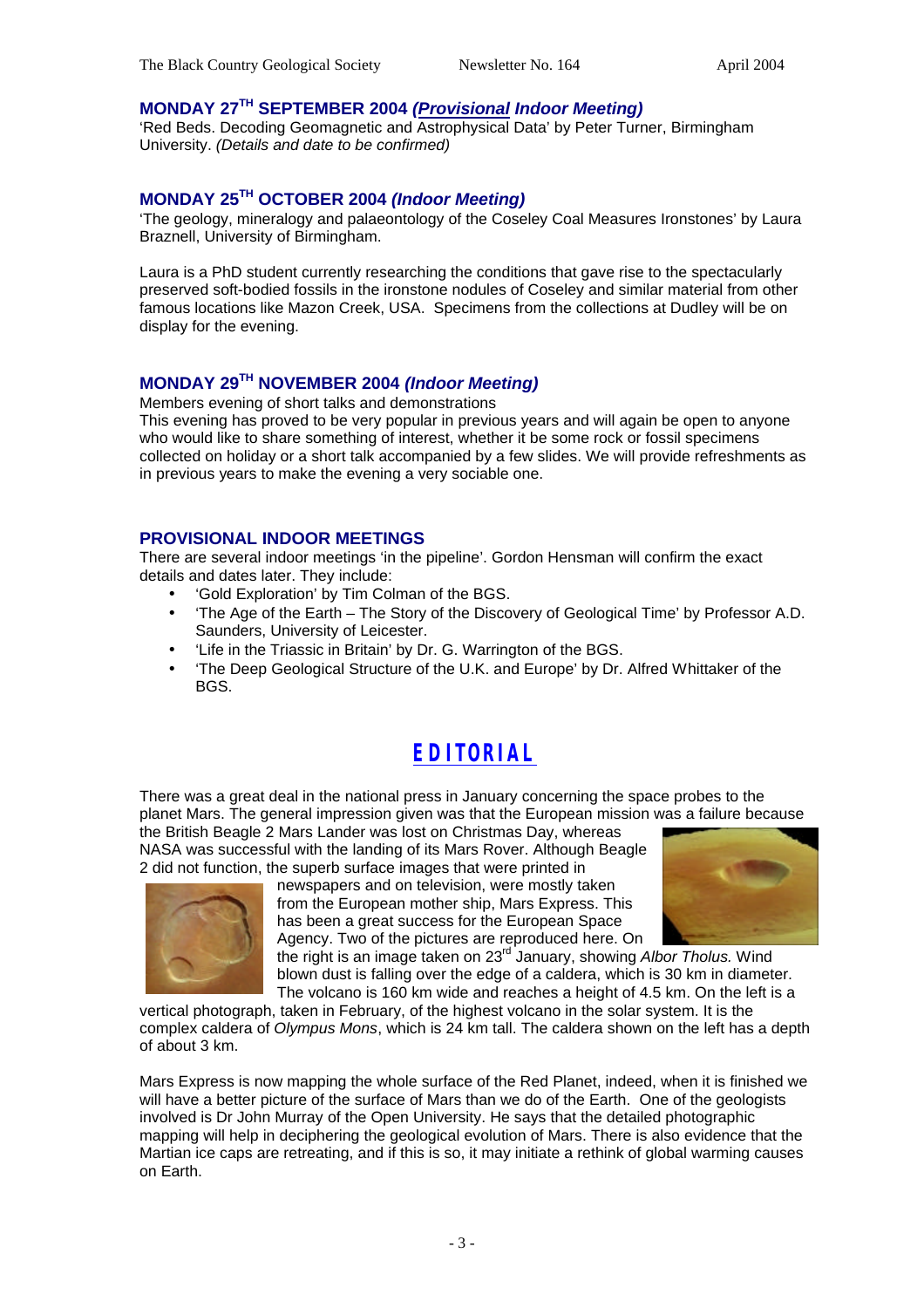The present pictures have a 10 m stereographic resolution, which would mean that you could pick out features the size of houses. This combined with laser altimeter measurements will give a precise imagery of the shape of the landscape, and will enable erosional features to be described.

The above pictures come from the European Space Agency web site, which is well worth a visit at: www.esa.int .

Bill Groves

# *REPORTS*

# *Gas hydrates- ice and fire*

### *Dr Chris Rochelle, British Geological Survey*

Notes about the talk to the BCGS meeting on 23rd February 2004.

The presentation started by describing what hydrates are and where they are found. These white, ice-Iike solids are made up of small cages of water molecules, each of which is capable of trapping a single gas molecule. Many different gases (such as methane, carbon dioxide, argon etc) can be trapped in such a way. Sir Humphrey Davey first reported hydrates in 1810, but it is very likely that Joseph Priestley made hydrates in his Birmingham laboratory as early as 1778. Hydrates remained a laboratory curiosity until the 1930s when they became a problem for the developing natural gas industry. Since the 1960s they have become increasingly important in understanding natural systems.

Hydrates are found where it is either; very cold and low pressure (such as on the moons of the outer planets or in comets), or cool and at high pressures (such as on Earth beneath the permafrost, or on the bed of the deep oceans). On Earth, methane hydrate is the commonest hydrate, it is found within ocean sediments around every continent, and is even found in the Faroe-Shetland Channel NW of Shetland. Methane hydrate tends to be confined to coastal regions (at water depths greater than 300m), as these are the areas where organic-rich sediments are being deposited, and where shallow gas is being produced. However, methane hydrate is only found in the top few hundred metres of the sediment, as it gets too warm for it to form at greater depths. Some samples of methane hydrate have been recovered from drill core. However, most occurrences of hydrate are inferred from seismic profiles showing a 'bottom simulating reflector' that marks the base of the hydrate zone.

The presentation then went on to describe why hydrates are important. They are a huge potential resource for methane -one that is currently virtually untapped. Indeed, over half of the Earth's organic carbon (estimated at up to 10,000 billion tonnes) may be in the form of methane hydrate, and this resource may be twice as large as all the coal, oil and gas put together. However, extracting the methane presents many challenges. Not only are the hydrate deposits in deep waters or permafrost regions; they are also very difficult to drill into safely.

Methane hydrates can also break down naturally and release their gas. Vast amounts of gas can be released, with I litre of methane hydrate being capable of liberating 160 litres of gas. If released rapidly into seawater, it is feasible that the density of the water would be reduced to a point where boats would no longer float. This scenario may be one scientific explanation for the unexplained disappearance of boats in areas such as the Bermuda Triangle. Also associated with methane hydrate breakdown are submarine landslides. If an originally loose sediment was cemented by hydrate and this destabilised, then not only would the sediment fall apart, but it would be lubricated by the water and gas produced. If this happened on the continental slope, then mass movement of sediment could result. There is considerable evidence for many very large submarine landslides in the fairly recent geological past. Interestingly, many of these are at places where methane hydrate is at its most sensitive to small changes in temperature or water depth. Large submarine landslides are likely to produce tsunami, and there is evidence for such an event off Norway (the Storegga slide) at the end of the last ice age produced a wave that inundated much of the northeastern coast of the UK.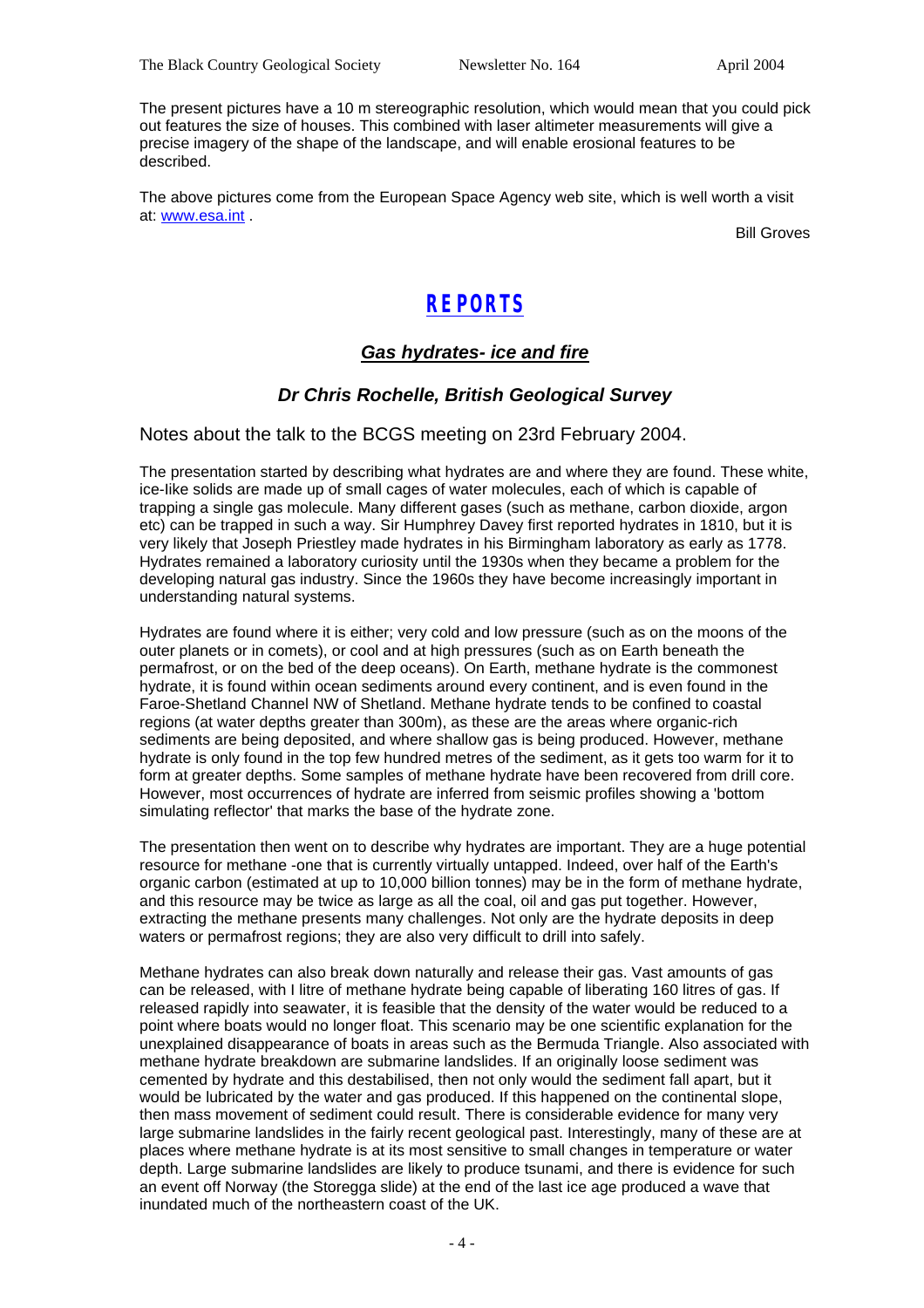Methane hydrate is also important in terms of changing world climate. As a greenhouse gas, methane is 20 times more effective than carbon dioxide. So if vast amounts of methane were released, then this could warm the planet considerably. This is one natural feedback mechanism that has been put forward for pulling the planet out of the past few ice ages. However, there is also geological evidence that past warming of the planet by 4-5°C as a result of massive volcanic eruptions some 250 million years ago, caused massive methane hydrate breakdown and a further warming of 4-5°C. This 'double whammy' may have caused the Permian mass extinction during which 95% of all living things died. Worryingly, over the past 100 years mankind has warmed the planet by about 1°C through releases of greenhouse gases (mainly carbon dioxide), and this trend seems set to continue.

The end of the presentation went on to show how hydrates might be able to play a role in reducing our emissions of carbon dioxide to the atmosphere, and hence reducing global warming. If carbon dioxide could be captured at large point sources (such as power stations), then it could be piped offshore and injected into suitable rocks to be trapped as carbon dioxide hydrate. The British Geological Survey is currently involved in investigating the potential for this, and other methods of geological sequestration of carbon dioxide, and it is one of the world leaders in understanding the geological aspects of these techniques.

 Dr Rochelle works as a senior scientist at the British Geological Survey headquarters in Keyworth, near Nottingham. His primary role is to conduct laboratory experiments to study fluidrock reactions over a range of temperatures and pressures. As part of this work, he has been carrying out a series of experiments to investigate the formation of gas hydrates within sediments, with a view to understanding how sediment properties change as hydrate forms or breaks down.

Alf Cole

# *CONSERVATION COLUMN*

#### *Wrens Nest Update -Seven Sisters Siteworks*

There is still no change at Wrens Nest, engineering works are still on hold while the bats take their rest for the winter. It is likely that the bats will begin to leave the site in mid to late April and works will commence again.

I am now able to put into the diary the following working party date the collecting side of things at the stockpile locations.

*Saturday 8th May 2004, 10am to 12 noon*

#### *Dudley Museum Update - Rock and Fossil identification mornings:*

In association with the Launch of the 'UnEarthed' gallery I will also be a formalising a programme of 'identification mornings' at the museum which will be widely publicised. For your information the following dates will be the first for the new year.

| Saturday 22 <sup>nd</sup> May 2004       | 10.00 am to 12.00 noon |
|------------------------------------------|------------------------|
| Friday 4th June 2004                     | 11.00am to 1.00pm      |
| Friday 30 <sup>th</sup> July 2004        | 11.00am to 1.00pm      |
| Friday 13 <sup>th</sup> August 2004      | 11.00am to 1.00pm      |
| Saturday 18 <sup>th</sup> September 2004 | 10.00 am to 12.00 noon |

So, if you have any specimens that you would like identified then please make a note of the dates and times and come along and join us

Graham Worton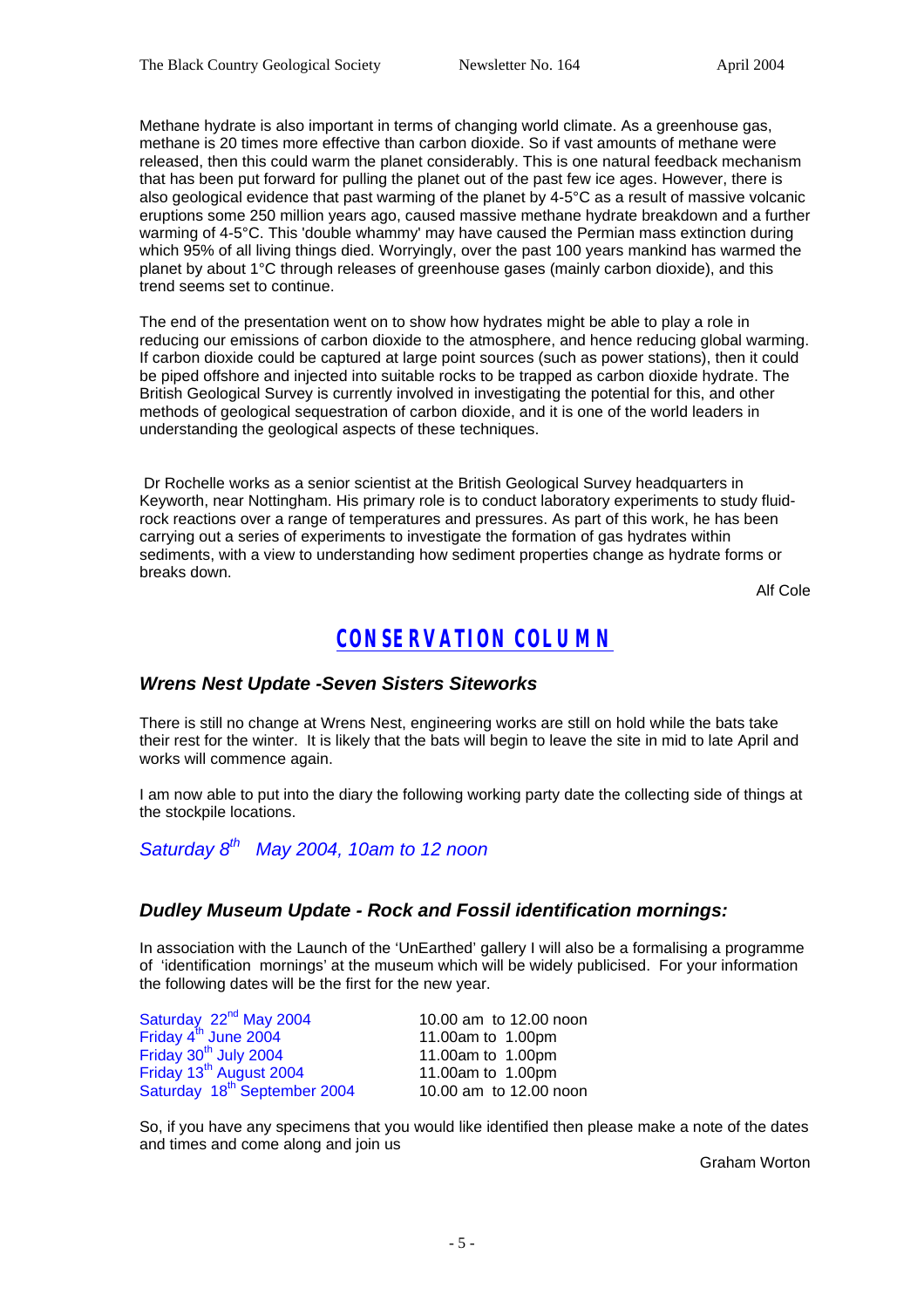# **GEOBABBLE**

Remember the remote controlled *TRILOBITES* at the Rock and Fossil Fair? These models are a regular part of the event, where youngsters (and not so 'youngsters'), attempt to steer the Trilobite through an obstacle course. But the idea of a remote controlled trilobite has taken a new twist with the introduction by Electrolux of the 'Trilobite', a remote controlled vacuum cleaner. It will go round the room, using its sensors to avoid furniture and the walls, but cannot do corners, the stairs or curtains. The amazing thing that they should come up with the name 'Trilobite'. It does look a little like a trilobite, (see illustration below), but is there someone in senior management at Electrolux with a geological background?



The Electrolux 'Trilobite compared with Olenellus from the Lower Cambrian.

However, the word 'Trilobite' is hardly a suitable candidate for the GEOBABBLE spot. After the AGM it was suggested that the word *FACIES* should be defined. It is one of those terms that is used by all geologists, in a variety of contexts, such as: estuarine facies; eclogite facies and facies fossil, but it is often difficult to define. We are offering a small (very small) prize for a brief definition of the word, and please e-mail or send it to one of the addresses at the end of this newsletter.

Be careful! A student at the start of an A-level geology course was set a small task to find out the meaning of the geological term; *FACIES.* The answer came back: "I think it means dinosaur droppings, and by the way, you spelt it wrong!"

Bill Groves

# *OTHER NEWS*

In the middle of March the newspapers, radio and television were reporting the results of a survey of plant and animal species decline in the UK. The Guardian of March  $19<sup>th</sup>$  ran it as their main story, under the headline, 'The decline of species…'. The survey found that 71% of all butterfly species had declined in the last 20 years, and the comparable figure for birds was 54% and for native plants, 28%.

This sort of information is not new, and the scientific press has reported the results of similar studies for some time now. For example, a survey in South East Asia last year found that Singapore had lost 28% of its biodiversity in the last 183 years. Facts are very difficult to get from the press releases, as they tend to concentrate on predictions*; "More than 40% of the animal and plant species in South East Asia could be wiped out this century",* and possible explanations linked to habitat destruction by humans, and modification by global warming.

We are likely to be living in the sixth mass extinction since the Cambrian. The other five occurred at the end of the Ordovician, Devonian, Permian, Triassic and Cretaceous periods. The Permian ended 245 million years ago with 95% of all species disappearing, and this was probably the